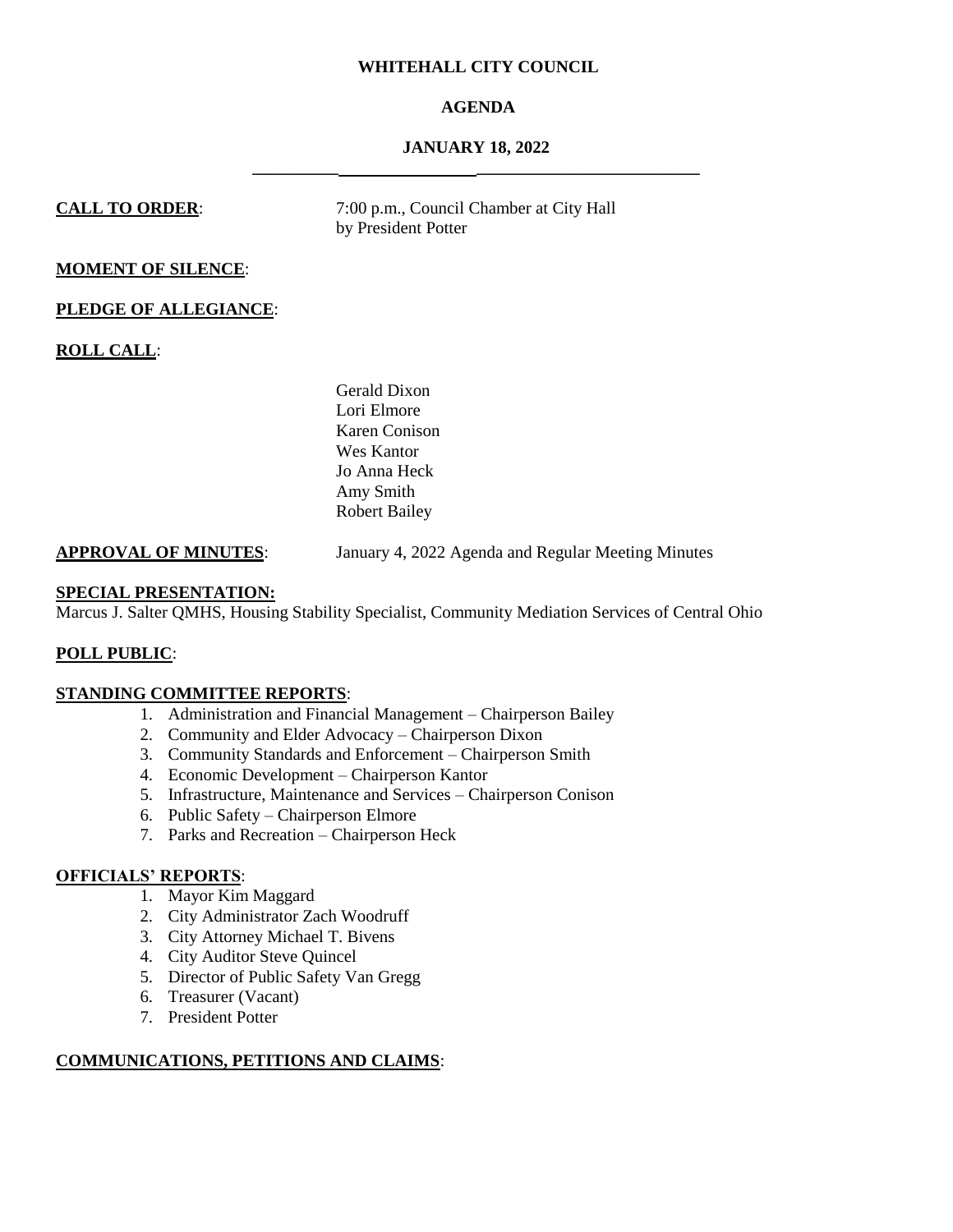# **VERIFICATION OF COPIES**:

Roll call on whether each member of council was given a copy of each item of legislation listed on the agenda prior to the meeting and including any add-on legislation.

## **THIRD READING**:

## ORDINANCE NO. 127-2021

AMENDING THE ZONING MAP ATTACHED TO CHAPTER 1122 OF THE 1970 CODIFIED ORDINANCES OF THE CITY OF WHITEHALL, OHIO AND AS SUBSEQUENTLY AMENDED, CHANGING THE ZONING ON PROPERTY LOCATED ON 3540 E. MAIN STREET, AND 739 & 721 MAPLEWOOD AVENUE, PARCEL NUMBERS 090-002122, 090-001890, 090-003640, 090-001900, 090- 002485, 090-003638, 090-008240 FROM R-3 RESIDENTIAL DISTRICT AND GENERAL COMMERCE DISTRICT (GCD) TO A-2 APARTMENT DISTRICT, PROPERTY OWNED BY MAMA COMPANY INC. AND DECLARING AN EMERGENCY.

## ORDINANCE NO. 128-2021

AMENDING THE ZONING MAP ATTACHED TO CHAPTER 1122 OF THE 1970 CODIFIED ORDINANCES OF THE CITY OF WHITEHALL, OHIO AND AS SUBSEQUENTLY AMENDED, ALLOWING A SPECIAL PERMIT UNDER 1123.06(c)(7) TO ALLOW AN APARTMENT DWELLING STRUCTURE CONTAINING MORE THAN TWELVE DWELLING UNITS ON THE PROPERTY LOCATED AT ON 3540 E. MAIN STREET, AND 739 & 721 MAPLEWOOD AVENUE, PARCEL NUMBERS 090- 002122, 090-001890, 090-003640, 090-001900, 090-002485, 090-003638, 090-008240, PROPERTY OWNED BY MAMA COMPANY INC. AND DECLARING AN EMERGENCY.

# **SECOND READING**:

THERE IS NO LEGISLATION FOR SECOND READING.

# **FIRST READING**:

## ORDINANCE NO. 002-2022

AUTHORIZING AND APPROVING THE MAYOR TO SIGN A CONTRACT WITH THE FRATERNAL ORDER OF POLICE, CAPITAL CITY LODGE 9 FOR THE CONTRACT TERM JANUARY 1, 2021 TO DECEMBER 31, 2023 AND DECLARING AN EMERGENCY.

## ORDINANCE NO. 003-2022

AUTHORIZING AND APPROVING THE MAYOR TO SIGN A CONTRACT WITH THE COMMUNICATIONS WORKERS OF AMERICA LOCAL NO. 4320 FOR THE CONTRACT TERM JANUARY 1, 2022 TO DECEMBER 31, 2024 AND DECLARING AN EMERGENCY.

## ORDINANCE NO. 004-2022

AUTHORIZING AND APPROVING AMENDING THE TABLE OF AUTHORIZED PERSONNEL 161.37(d) OF THE CODIFIED ORDINANCES TITLED SERVICE DEPARTMENT AND STREET EMPLOYEES AND DECLARING AN EMERGENCY.